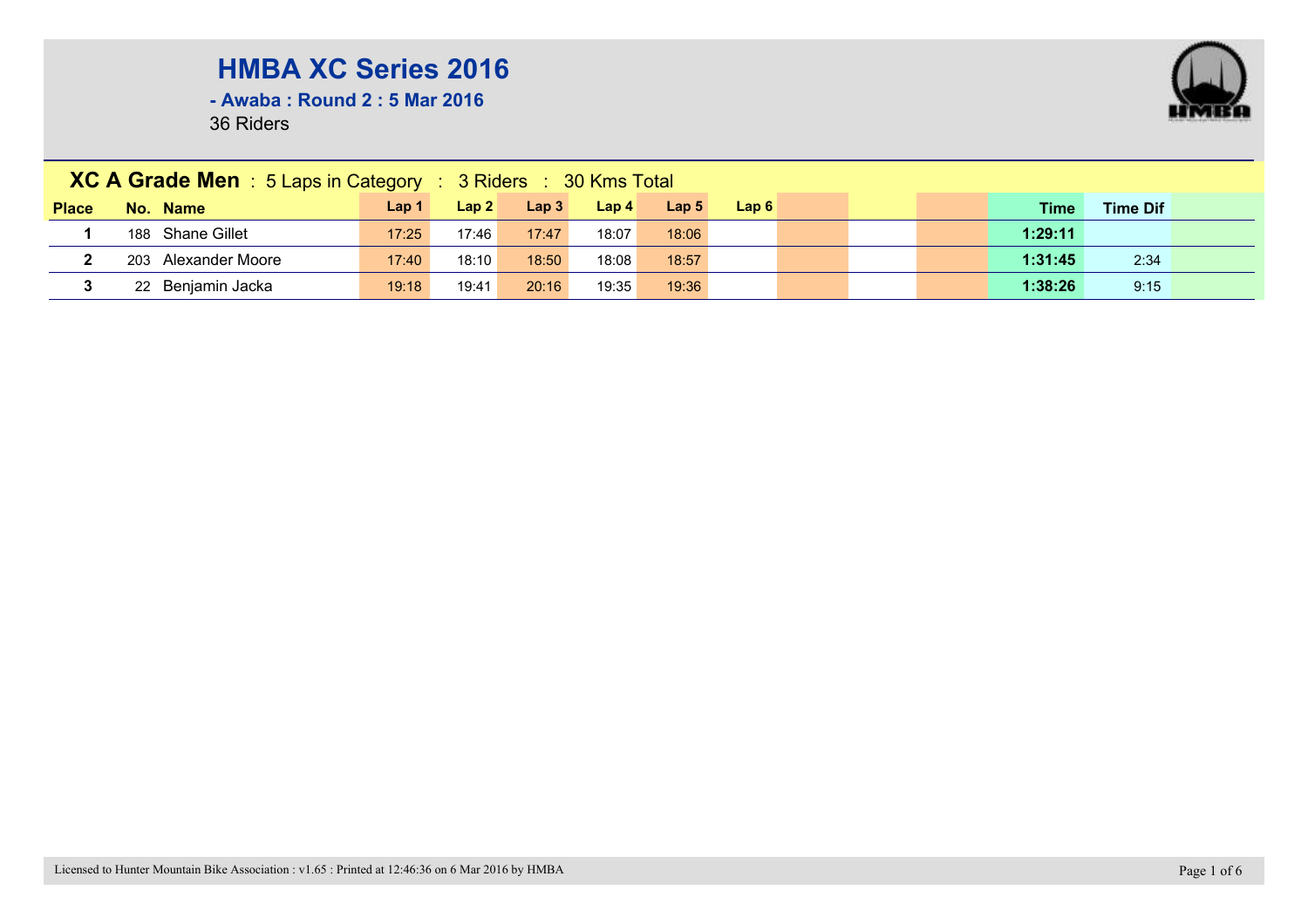**- Awaba : Round 2 : 5 Mar 2016**

|                | <b>XC B Grade Men</b> : 4 Laps in Category : 10 Riders : 24 Kms Total |       |       |       |                  |                  |      |  |         |                 |  |  |
|----------------|-----------------------------------------------------------------------|-------|-------|-------|------------------|------------------|------|--|---------|-----------------|--|--|
| <b>Place</b>   | No. Name                                                              | Lap 1 | Lap2  | Lap3  | Lap <sub>4</sub> | Lap <sub>5</sub> | Lap6 |  | Time    | <b>Time Dif</b> |  |  |
|                | 731 Ricky Kalisz                                                      | 17:59 | 18:06 | 18:04 | 17:52            |                  |      |  | 1:12:01 |                 |  |  |
| $\overline{2}$ | 110 Bradley Goff                                                      | 18:05 | 18:08 | 18:20 | 18:54            |                  |      |  | 1:13:27 | 1:26            |  |  |
| 3              | 191 Tony Brown                                                        | 18:31 | 19:18 | 18:35 | 18:24            |                  |      |  | 1:14:48 | 2:47            |  |  |
| 4              | 362 Christopher Humphries                                             | 18:49 | 18:41 | 18:48 | 18:32            |                  |      |  | 1:14:50 | 2:49            |  |  |
| 5              | 742 Daniel Mcilwain                                                   | 18:27 | 18:55 | 19:22 | 19:17            |                  |      |  | 1:16:01 | 4:00            |  |  |
| 6              | 761 Ronald Chapman                                                    | 18:46 | 18:43 | 19:38 | 18:58            |                  |      |  | 1:16:05 | 4:04            |  |  |
|                | 163 Paul Monk                                                         | 19:23 | 19:08 | 18:57 | 19:24            |                  |      |  | 1:16:52 | 4:51            |  |  |
| 8              | 412 Joel Davies                                                       | 19:05 | 19:23 | 19:36 | 19:58            |                  |      |  | 1:18:02 | 6:01            |  |  |
| 9              | 367 Gregory Knight                                                    | 19:02 | 20:35 | 20:58 | 21:07            |                  |      |  | 1:21:42 | 9:41            |  |  |
| 10             | <b>Keith Bruce</b><br>171                                             | 21:46 | 22:31 | 23:06 | 22:50            |                  |      |  | 1:30:13 | 18:12           |  |  |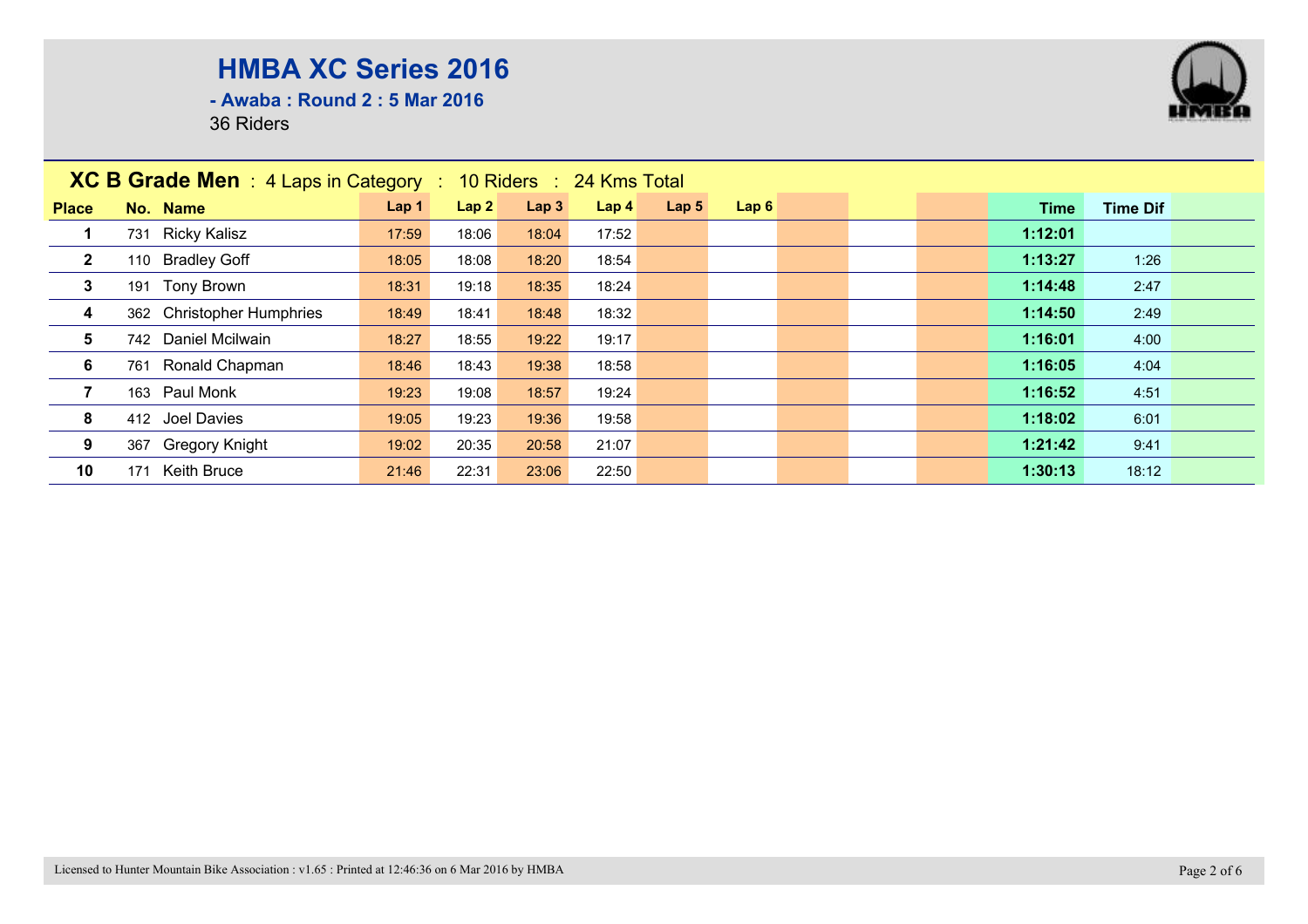**- Awaba : Round 2 : 5 Mar 2016**

| XC C Grade Men : 3 Laps in Category : 12 Riders : 18 Kms Total |                     |       |                  |       |                  |                  |      |  |  |  |             |                 |  |
|----------------------------------------------------------------|---------------------|-------|------------------|-------|------------------|------------------|------|--|--|--|-------------|-----------------|--|
| <b>Place</b>                                                   | No. Name            | Lap 1 | Lap <sub>2</sub> | Lap3  | Lap <sub>4</sub> | Lap <sub>5</sub> | Lap6 |  |  |  | <b>Time</b> | <b>Time Dif</b> |  |
|                                                                | 512 Thomas Button   | 18:53 | 19:41            | 18:52 |                  |                  |      |  |  |  | 57:26       |                 |  |
| $\mathbf{2}$                                                   | 385 Philip Dunne    | 19:35 | 19:59            | 19:35 |                  |                  |      |  |  |  | 59:09       | 1:43            |  |
| $\mathbf{3}$                                                   | 743 John Henry      | 19:54 | 20:10            | 20:19 |                  |                  |      |  |  |  | 1:00:23     | 2:57            |  |
| $\overline{\mathbf{4}}$                                        | 364 Steven Pryor    | 20:12 | 20:25            | 19:49 |                  |                  |      |  |  |  | 1:00:26     | 3:00            |  |
| 5                                                              | 422 Dallas Barham   | 21:07 | 19:48            | 19:43 |                  |                  |      |  |  |  | 1:00:38     | 3:12            |  |
| 6                                                              | 415 David Tolmie    | 20:14 | 20:47            | 20:39 |                  |                  |      |  |  |  | 1:01:40     | 4:14            |  |
| $\overline{7}$                                                 | 548 Troy Fraser     | 20:17 | 20:40            | 20:54 |                  |                  |      |  |  |  | 1:01:51     | 4:25            |  |
| 8                                                              | 429 Stephen Powis   | 20:01 | 20:45            | 21:38 |                  |                  |      |  |  |  | 1:02:24     | 4:58            |  |
| 9                                                              | 365 Matthew Pryor   | 20:46 | 22:04            | 21:42 |                  |                  |      |  |  |  | 1:04:32     | 7:06            |  |
| 10                                                             | 408 Phillip James   | 21:15 | 21:59            | 22:06 |                  |                  |      |  |  |  | 1:05:20     | 7:54            |  |
| 11                                                             | James Button<br>501 | 21:19 | 22:25            | 21:56 |                  |                  |      |  |  |  | 1:05:40     | 8:14            |  |
| 12                                                             | 370 Mark Welsh      | 23:17 | 23:02            | 23:56 |                  |                  |      |  |  |  | 1:10:15     | 12:49           |  |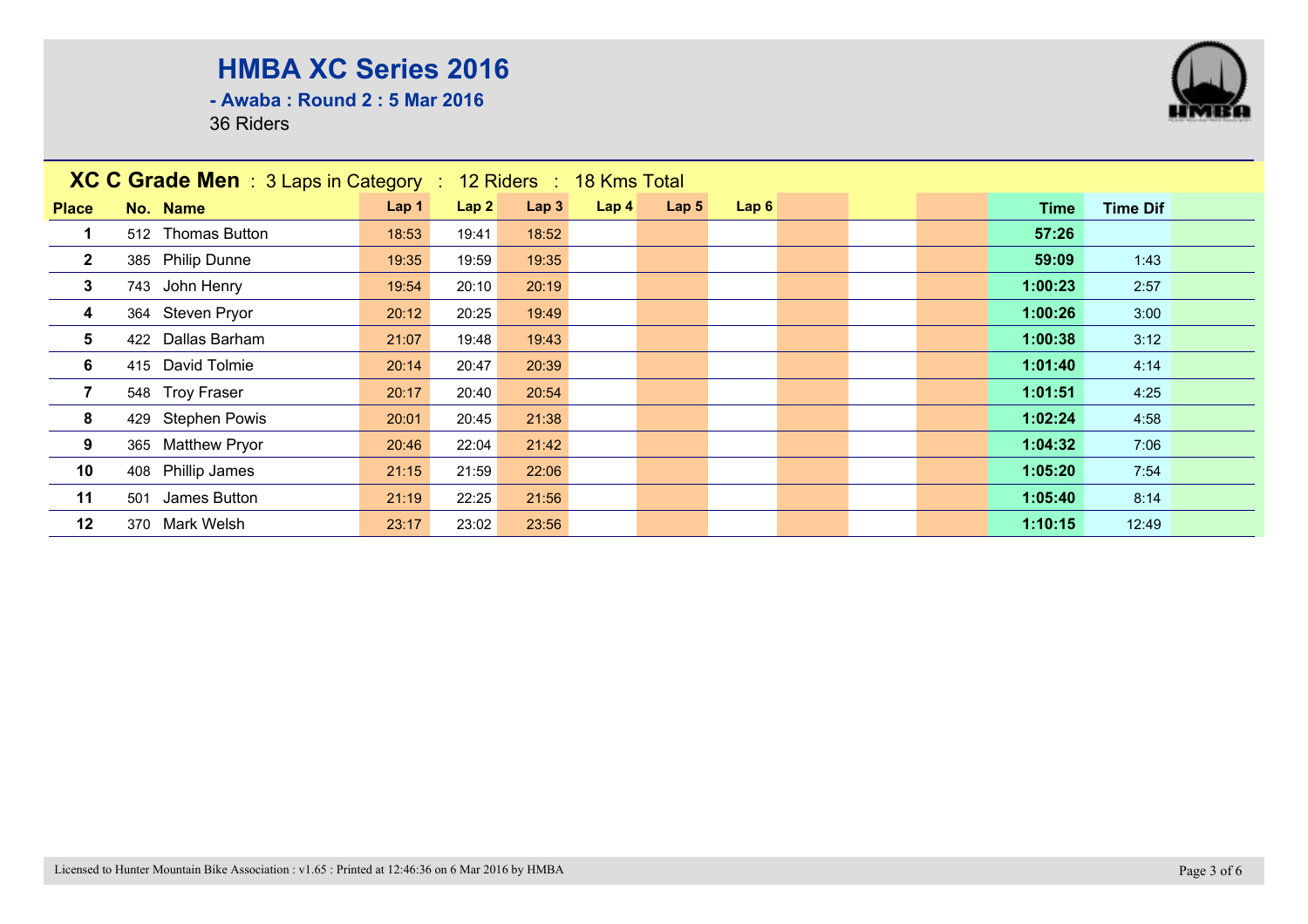**- Awaba : Round 2 : 5 Mar 2016**

|                         | <b>XC D Grade Men</b> : 2 Laps in Category : 9 Riders : 12 Kms Total |       |       |      |                  |                  |      |  |  |       |                 |  |
|-------------------------|----------------------------------------------------------------------|-------|-------|------|------------------|------------------|------|--|--|-------|-----------------|--|
| <b>Place</b>            | No. Name                                                             | Lap 1 | Lap2  | Lap3 | Lap <sub>4</sub> | Lap <sub>5</sub> | Lap6 |  |  | Time  | <b>Time Dif</b> |  |
|                         | 593 David Middleton                                                  | 22:11 | 24:04 |      |                  |                  |      |  |  | 46:15 |                 |  |
| $\mathbf{2}$            | 612 Jayson Carr                                                      | 23:56 | 24:38 |      |                  |                  |      |  |  | 48:34 | 2:19            |  |
| $\mathbf{3}$            | 375 John Carr                                                        | 24:00 | 24:38 |      |                  |                  |      |  |  | 48:38 | 2:23            |  |
| $\overline{\mathbf{4}}$ | 708 Russell Hart                                                     | 24:41 | 25:30 |      |                  |                  |      |  |  | 50:11 | 3:56            |  |
| 5                       | 615 Josh Smailes                                                     | 25:24 | 25:44 |      |                  |                  |      |  |  | 51:08 | 4:53            |  |
| 6                       | 598 Robert Pretty                                                    | 25:38 | 26:59 |      |                  |                  |      |  |  | 52:37 | 6:22            |  |
|                         | 568 Anthony Edwards                                                  | 29:15 | 28:44 |      |                  |                  |      |  |  | 57:59 | 11:44           |  |
| 8                       | 760 Andrew Hardy                                                     | 29:08 | 28:56 |      |                  |                  |      |  |  | 58:04 | 11:49           |  |
| 9                       | Darren Kane<br>596                                                   | 28:15 | 30:53 |      |                  |                  |      |  |  | 59:08 | 12:53           |  |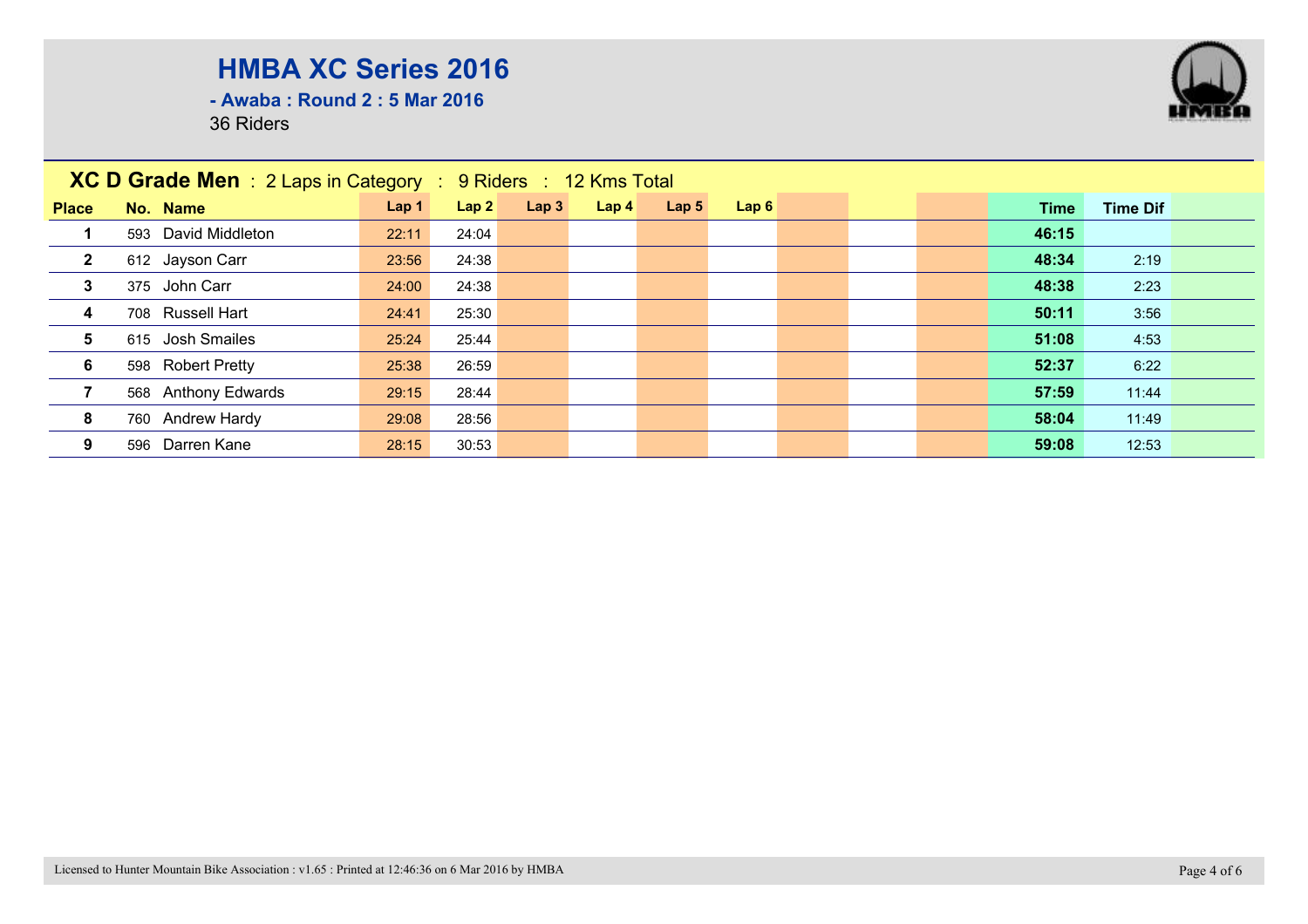**- Awaba : Round 2 : 5 Mar 2016**



|              | <b>XC D Grade Women</b> : 1 Laps in Category : 1 Riders : 6 Kms Total |       |                  |      |                  |                  |      |  |  |  |             |                 |  |
|--------------|-----------------------------------------------------------------------|-------|------------------|------|------------------|------------------|------|--|--|--|-------------|-----------------|--|
| <b>Place</b> | No. Name                                                              | Lap 1 | Lap <sub>2</sub> | Lap3 | $\mathsf{Lap}$ 4 | Lap <sub>5</sub> | Lap6 |  |  |  | <b>Time</b> | <b>Time Dif</b> |  |
|              | Paula Gresham<br>921                                                  | 34:14 |                  |      |                  |                  |      |  |  |  | 34:14       |                 |  |